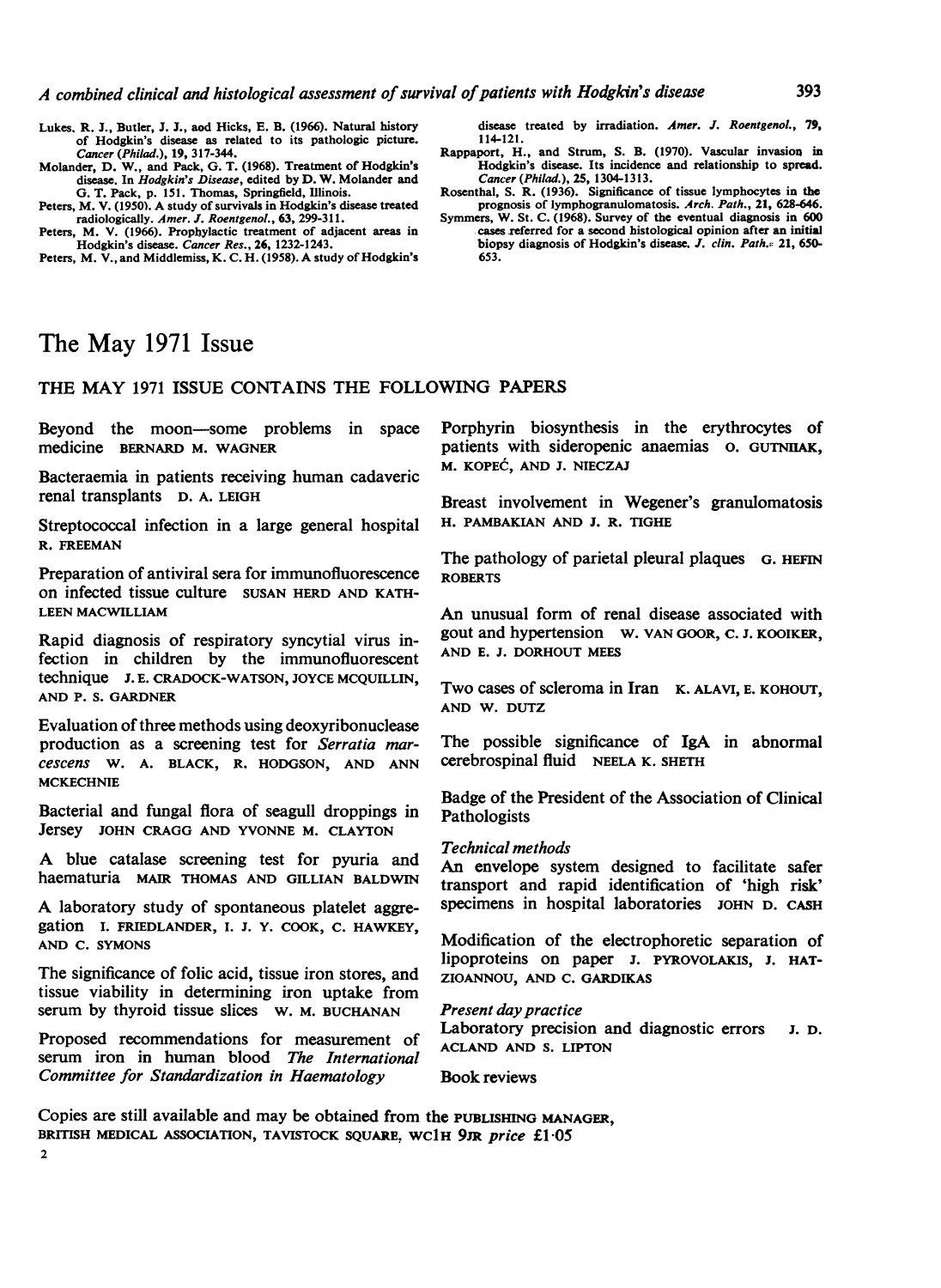We are very grateful to Dr E. B. Hendry and his staff for the TIBC measurements and to Dr H. Singh for supplying some of the rabbit antihuman IgG serum. The mestranol and ethynodiol diacetate preparations were generously gifted by G. D. Searle & Co Ltd, High Wycombe.

### References

Briggs, M., and Staniford, M. (1969). Oral contraceptives and bloodiron. Lancet, 2, 742.

- Fahey, J. L., and McKelvey, E. M. (1965). Quantitative determination ofserum immunoglobulins in antibody-agar plates. J. Immunol., 94,84-90.
- Hønger, P. E., and Rossing, N. (1969). Albumin metabolism and oral contraception. Clin. Sci., 36, 41-45.

Horne, C. H. W., Howie, P. W., Weir, R. J., and Goudie, R. B. (1970).

The effect of combined oestrogen-progestogen oral contracep. tives on the serum levels of  $\alpha_s$ -macroglobulin, transferring albumin and IgG. Lancet, 1, 49-50.

- Laurell, C. B., Kullander, S., and Thorell, J. (1967). Effect of administration of a combined estrogen-progestin contraceptive on the level of individual plasma proteins. Scand. J. clin. Lab. Invest., 21, 337-343.
- Laurell, C. B., Kullander, S., and Thorell, J. (1969). Plasma proteins after continuous oral use of a progestogen-chloromadionone acetate—as a contraceptive. Scand. J. clin. Lab. Invest., 24, 387-389.
- Mancini, G., Carbonara, A. O., and Heremans, J. F. (1965). Immunochemical quantitation of antigens by single radial immunodiffusion. Immunochemistry, 2, 235-254.
- Musa, B. U., Doe, R. P., and Seal, U. S. (1967). Serum protein alterations produced in women by synthetic estrogens. J. clin. Endocr., 27, 1463-1469.
- Thompson, A., Horne, C. H. W., Steele, H., and Goudie, R. B. (1969). Concentration of serum a,-macroglobulin in twins. Nature (Lond.), 221, 289-290.
- Young, D. S., and Hicks, J. M. (1965). Method for the automatic determination of serum iron. J. clin. Path., 18, 98-102.

# Reports and Bulletins prepared by the Association of Clinical Biochemists

The following reports and bulletins are published by the Association of Clinical Biochemists. They may be obtained from The Administrative Office, Association of Clinical Biochemists, <sup>7</sup> Warwick Court, Holbom, London, WC1R 5DP. The prices include postage, but airmail will be charged extra. Overseas readers should remit by British Postal or Money Order. If this is not possible the equivalent of 50p is the minimum amount that can be accepted.

#### SCIENTIFIC REPORTS

3 Automatic Dispensing Pipettes. An assessment of 35 commercial instruments 1967 P. M. G. BROUGHTON, A. H. GOWENLOCK, G. M. WIDDOWSON, and K. A. AHLOUIST 85p (\$2)

4 An Evaluation of <sup>5</sup> Commercial Flame Photometers suitable for the Simultaneous Determination of Sodium and Potassium March 1970 P. M. G. BROUGHTON and J. B. DAWSON 85p (\$2)

#### TECHNICAL BULLETINS

9 Determination of Urea by AutoAnalyzer November 1966 RUTH M. HASLAM  $42\frac{1}{2}p$  (\$1)

<sup>10</sup> Filter Fluorimeters. A comparative list of <sup>14</sup> instruments March 1967 HANNELORE BRAUNSBERG (Reissued in response to demand. Text still valuable, list now out of date)  $42\frac{1}{2}p$  (\$1)

11 Determination of Serum Albumin by AutoAnalyzer using Bromocresol Green October 1967 B. E. NORTHAM and G. M. WIDDOWSON  $42\frac{1}{2}p$  (\$1)

<sup>13</sup> An Assessment of the Technicon Type II Sampler Unit March 1968 B. C. GRAY AND G. K. MCGOWAN  $42\frac{1}{2}p(1)$ 

14 Atomic Absorption Spectroscopy. An outline of its principles and a guide to the selection of instruments May 1968 J. B. DAWSON and P. M. G. BROUGHTON  $42\frac{1}{2}p(1)$ 

<sup>15</sup> A Guide to Automatic Pipettes (2nd edition) June 1968 P. M. G. BROUGHTON  $42\frac{1}{2}p$  (\$1)

<sup>16</sup> A Guide to Automation in Clinical Chemistry May 1969 P. M. G. BROUGHTON  $62\frac{1}{2}p$  (\$1.50)

17 Flame Photometers (2nd edition) 1969 P. WILDING  $62\frac{1}{2}p$  (\$1.50)

18 Control Solutions for Clinical Biochemistry (4th edition) March 1970 P. M. G. BROUGHTON 6210 March 1970 P. M. G. BROUGHTON  $62\frac{1}{2}p$ (\$1.50)

<sup>19</sup> Spectrophotometers. A comparative list of low-priced instruments readily available in Britain May 1970 C. E. WILDE and P. SEWELL  $62\frac{1}{2}p$  (\$1.50)

20 Quantities and Units in Clinical Biochemistry June 1970 P. M. G. BROUGHTON  $62\frac{1}{2}p$  (\$1.50) More than 30 copies in units of 10 at 20p

<sup>21</sup> Filter Fluorimeters: A comparative list of <sup>18</sup> instruments September 1970 H. BRAUNSBERG and s. s. BROWN  $62\frac{1}{2}p$  (\$1.50)